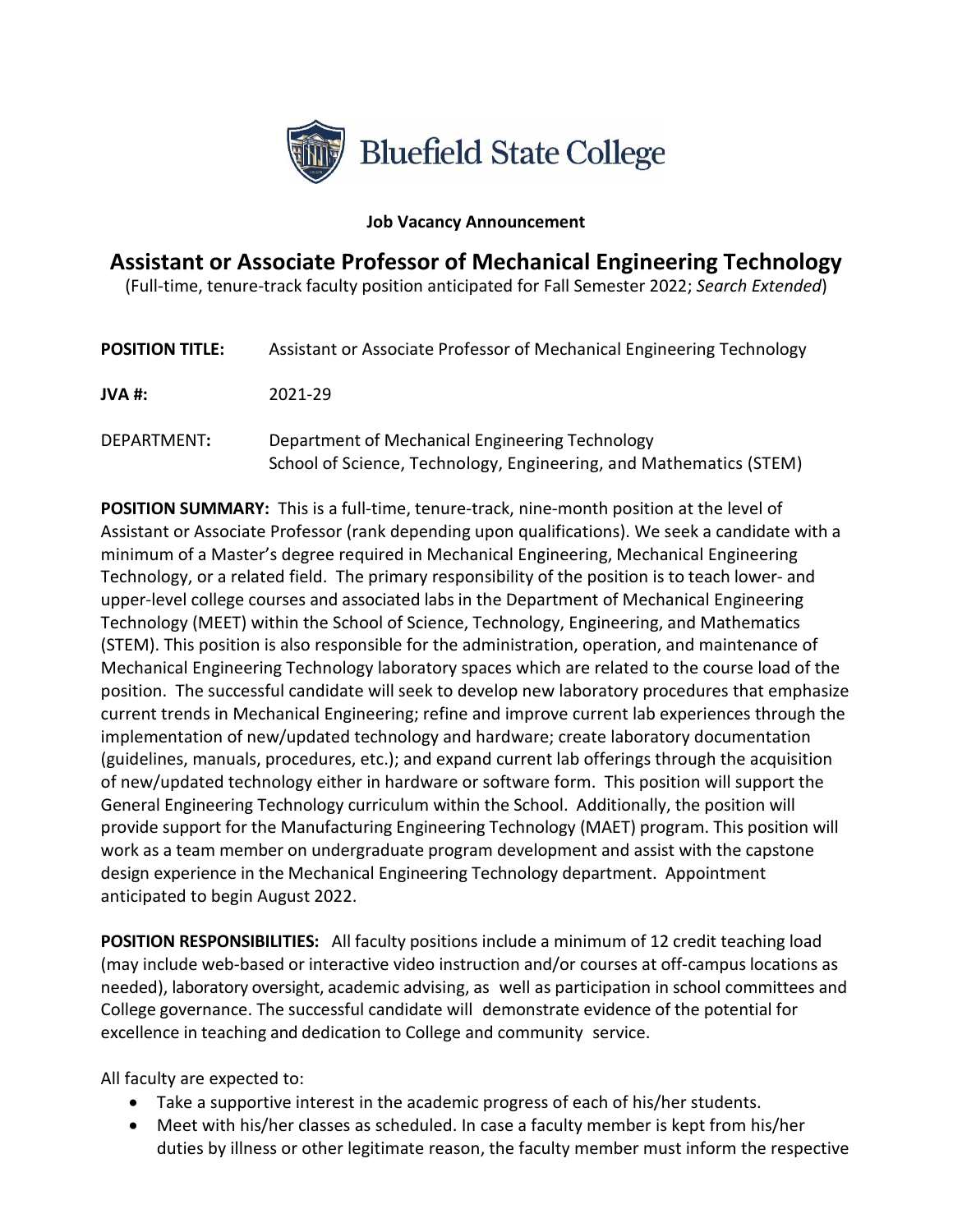Dean in advance, if possible, so that arrangements can be made for assignments or a substitute instructor.

- Maintain adequate office hours as assigned so that he/she may be available to the students for conferences to assist students toward achieving student success.
- Participate in the faculty-student advisory program.
- Keep abreast of his/her academic discipline through continuing study, and/or active participation in his/her professional organizations.
- Continually strive to improve the effectiveness of his/her teaching.
- Keep accurate records of grades and other information required by the Deans, Registrar, Provost, President, and any other administrator as may be appropriate.
- Attend all faculty meetings of the college and the respective school in which the faculty teaches.
- Attend commencement and convocations and to cooperate fully with the BSC Board of Governors, the President, the Provost and the Dean in promoting the interests of Bluefield State College and the respective School.

**MINIMUM REQUIRED QUALIFICATIONS:** Master's degree required in Mechanical Engineering, Mechanical Engineering Technology, or a related field (with degree conferred no later than 5/31/22). An ability to effectively use alternative modalities (e.g., on-line, video livestreaming, Moodle), in addition to teaching effectively in a traditional classroom setting required.

**PREFERRED QUALIFICATIONS:** The ideal candidate will possess a PhD in Mechanical Engineering or a related field and have machinist experience.Preference will be given to candidates with prior classroom and lab teaching experience and who hold a professional certification, e.g. Professional Engineering Certification, OSHA Safety Certification. Candidates with a working knowledge and/or certification in Solidworks with experience in parametric modeling are preferred. Candidates should have experience in or potential for applied research with business, industry, or government agencies. Candidates who have prior real-world experience in a mechanical-engineering related field is a plus, as is candidates with experience across multiple fields, e.g. electrical, mechanical, industrial, and who can teach across multiple disciplines.

**COMPENSATION:** Salary is commensurate with qualifications and experience. This position is dependent upon available funding.

**THE COLLEGE:** The mission of Bluefield State College isto provide students an affordable, accessible opportunity for public higher education. A historically black institution, Bluefield State College prepares students for diverse professions, graduate study, informed citizenship, community involvement, and public service in an ever-changing global society. More information about the College is available a[t www.bluefieldstate.edu](http://www.bluefieldstate.edu/)

**APPLICATION PROCEDURE:** Complete applications are to be submitted in electronic format only to [humanresources@bluefieldstate.edu](mailto:humanresources@bluefieldstate.edu) and must include:

- 1. Letter of interest specific to the position;
- 2. A completed BSC Employment Application (available at: [https://www.bluefieldstate.edu/resources/human-resources/job\)](https://www.bluefieldstate.edu/resources/human-resources/job);
- 3. Resume/CV;